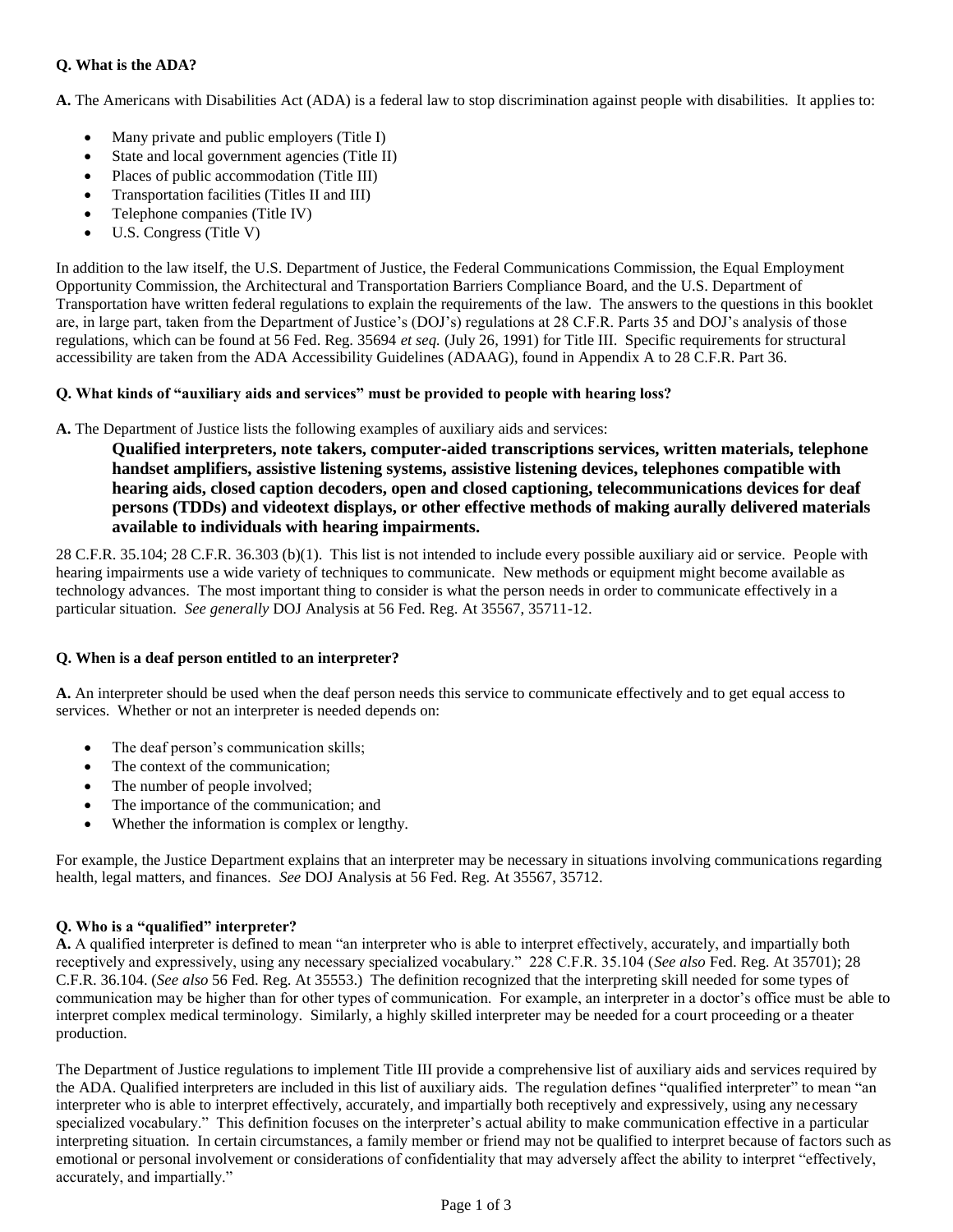#### **Q. Can asking family members or friends of the deaf person to interpret satisfy the obligation to provide effective communication?**

**A.** *Generally, no. Family members often do not have sufficient sign language skills to interpret accurately*. Even if they are skilled in sign language, a family member or friend may not be "qualified" in certain situations, because of emotional or personal involvement or the deaf individual's need for privacy. DOJ Analysis at 56 Fed. Reg. At 35553, 35701.

### **Q. Who pays for the interpreter or other auxiliary aid?**

**A.** *Interpreters and other auxiliary aids must be provided free of charge*. A deaf person may not be held responsible, directly or indirectly, for the costs of an auxiliary aid. For example, the cost of an interpreter for a doctor's appointment may not be passed on to a deaf patient through an insurance company. 28 C.F.R. 35.130(f); 28 C.F.R. 36.301(c).

### **Q. What places of public accommodation must comply with Title III of the ADA?**

- (1) Places of public accommodation are facilities that are "operated by a private entity, whose operations affect commerce." 28 C.F.R. 36.104. The law applies to more than five million private businesses and establishments in 12 different categories. For example, it covers hotels, restaurants, movies and theaters, auditoriums, doctors' offices, lawyers' offices, offices of other professionals, hospitals, nursing homes, drug stores, insurance agencies, retail stores, museums, banks, libraries, parks, private schools and colleges, amusement and recreation facilities, exercise spas, and day care centers.
- (2) **Public Accommodation –** The following privately operated entities are considered public accommodations for purposes of this title, if the operations of such entities affect commerce.
	- A. An inn, hotel, motel, or other similar place of lodging, except for an establishment located within a building that contains not more than five rooms for rent or hire and that is actually occupied by the proprietor of such establishment as the residence of such proprietor;
	- B. A restaurant, bar, or other establishment serving food or drink;
	- C. A motion picture house, theater, concert hall, stadium, or other place of exhibition or entertainment;
	- D. An auditorium, convention center, or lecture hall or other place of public accommodation;
	- E. A bakery, grocery store, clothing store, hard-ware store, shopping center, or other similar retail sales establishment;
	- F. A Laundromat, dry-cleaners, bank, barber shop, beauty shop, travel service, shoe repair service, funeral parlor, gas station, office of an accountant or lawyer, pharmacy, insurance office*, professional office of a health care provider, hospital, or other similar service establishment***;**
	- G. A terminal, depot, or other station used for public transportation;
	- H. A museum, library, gallery, and other similar place of public display or collection;

# **Q. Does the ADA apply only to larger businesses?**

**A.** No. Title III of the ADA applies to all places of public accommodation, regardless of the size of the business or number of employees.

### **Q. May I pass the cost for the interpreter back to the individual requiring the accommodation?**

**A.** Paragraph (c) of 36.301 provides that public accommodations *may not place a surcharge on a particular individual with a disability or any group of individuals with disabilities to cover the cost of measures*, such as the provision of auxiliary aids and services, barrier removal, alternatives to barrier removal, and reasonable modifications in policies, practices, and procedures, that are required to provide that individual or group with the nondiscriminatory treatment required by the Act or this part.

A number of commentators inquired as to whether deposits required for the use of auxiliary aids, such as assistive listening devices, are prohibited surcharges. It is the Department's view that reasonable, completely refundable, deposits are not to be considered surcharges prohibited by this section. Requiring deposits is an important means of ensuring the availability of equipment necessary to ensure compliance with the ADA.

Other commentators sought clarification as to whether 36.301(c) prohibits professionals from charging for the additional time that it may take in certain cases to provide services to an individual with disabilities. The Department does not intend 36.301(c) to prohibit professionals who bill on the basis of time from charging individuals with disabilities on that basis. However, fees may not be charged for the provision of auxiliary aids and services, barrier removal, alternatives to barrier removal, reasonable modifications in policies, practices, and procedures, or any other measures necessary to ensure compliance with the ADA.

In addition, 36.301 prohibits the imposition of criteria that "tend to" screen out an individual with a disability. This concept, which is derived from current regulations under Section 504 (see e.g., 45 CFR 84.13), makes it discriminatory to impose policies or criteria that, while not creating a direct bar to individuals with disabilities, indirectly prevent or limit their ability to participate. For example,